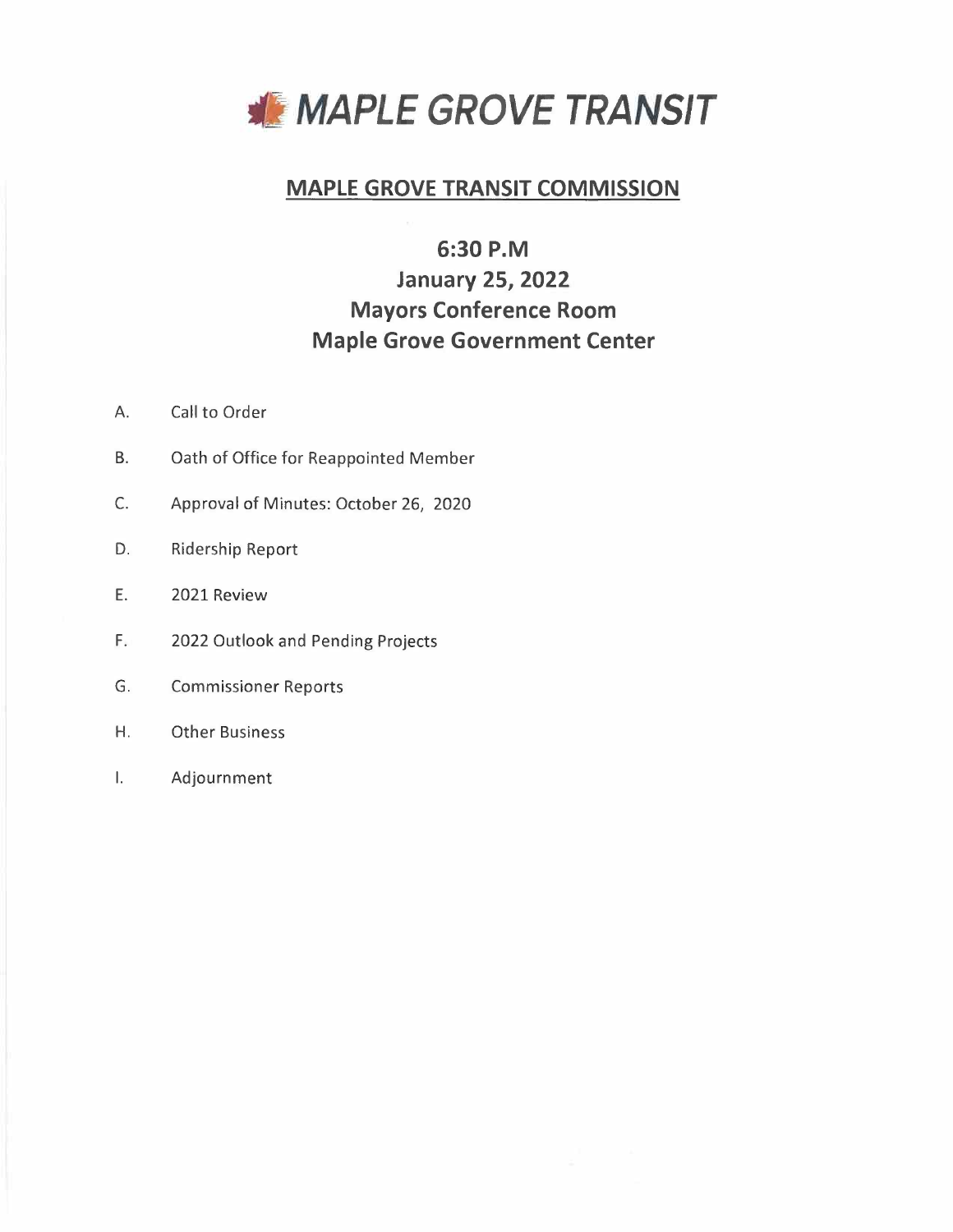# **MAPLE GROVE TRANSIT COMMISSION 6:30 P.M January 25, 2022**

## **A. Call to Order**

The Transit Commission Chair will call the meeting to order.

## **B. Oath of Office**

Member Teri Anderson will take the Oath of Office for a reappointed term to expire December 31, 2023.

## **C. Approval of Minutes**

The Commission will review and consideration adoption of the meeting minutes from October 26, 2020 per Exhibit A.

## **D. Ridership Report**

The 2021 ridership report will be presented at the meeting.

## **E. 2021 Review**

The Transit Administrator will review the major projects, events and issues from the past year, including:

- COVID Impacts on ridership, service, and budget. Driver vaccinations.
- COVID special services on the MY RIDE/ AirBubble filters.
- Metro Transit driver hiring outreach.
- MY Ride reservation and service expansion .
- Mobility Hub project and award at Transit Station.
- Electrical Vehicle Charging Stations at the Transit Station.
- Blue Line Extension light rain discussion with Metropolitan Council.
- Age Friendly Transportation Study.
- 1-94 road construction impacts and detours.
- MNDOT Hwy 252 freeway conversion impacts to I-94.
- Route 730 local bus service between Brooklyn Park and Maple Grove
- Preparation for Chauvin trial / station board up plans.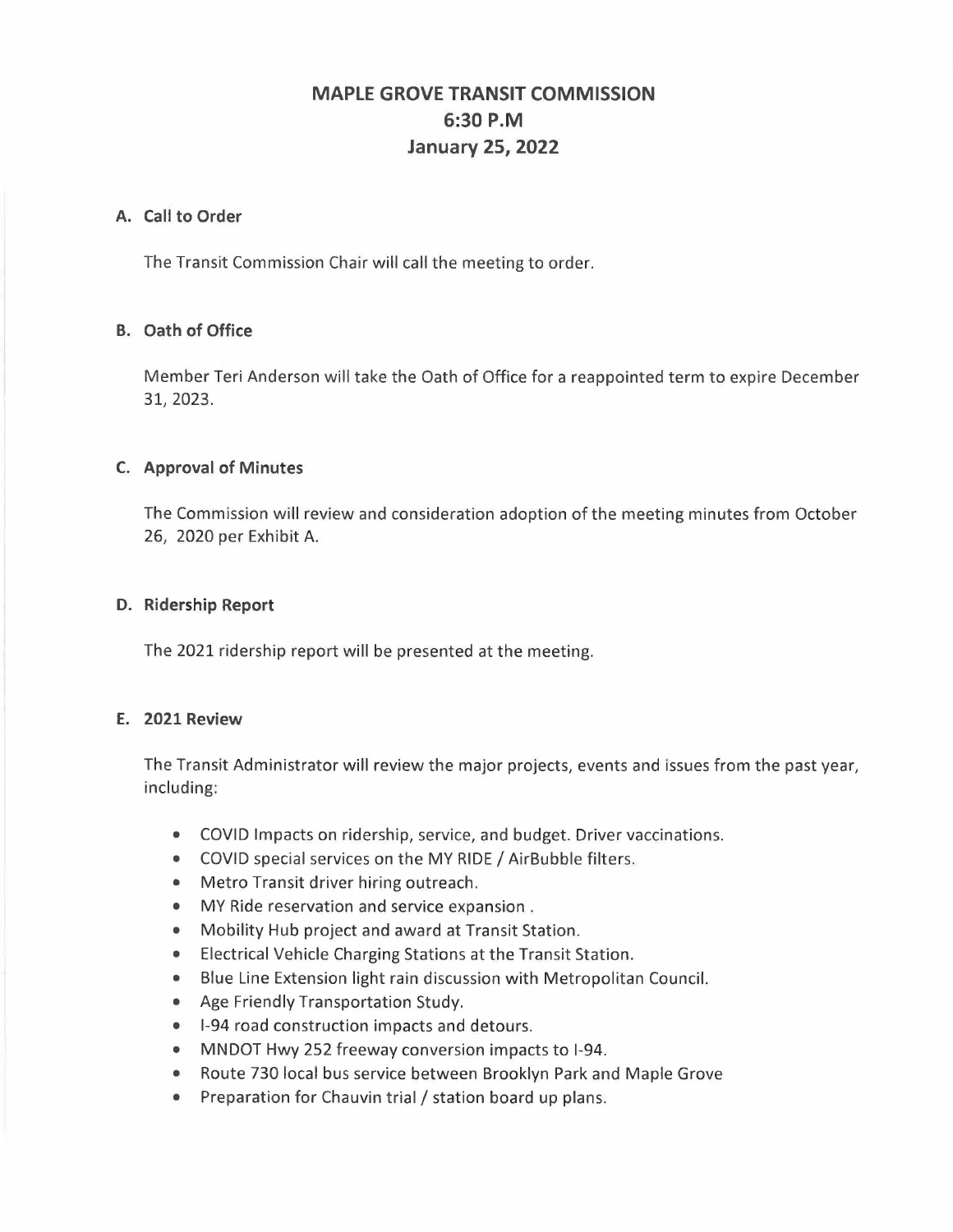## **F. 2022 Outlook and Pending Projects**

The Transit Administrator will review the major projects, events and issues for the coming year:

- Express bus service plans for 2022.
- *New downtown* Minneapolis bus layover location.
- Planning for Route 781E branch serving Minneapolis east area.
- Storage room, LED light fixture, and camera projects at the Transit Station.
- MY RIDE service area expansion.

## **G. Commissioner Reports**

The commission members will present their individual reports, questions, or comments.

## **H. Other Business**

Other transit business items not on the agenda will be considered for discussion.

### I. **Adjournment**

A motion for adjournment will be considered.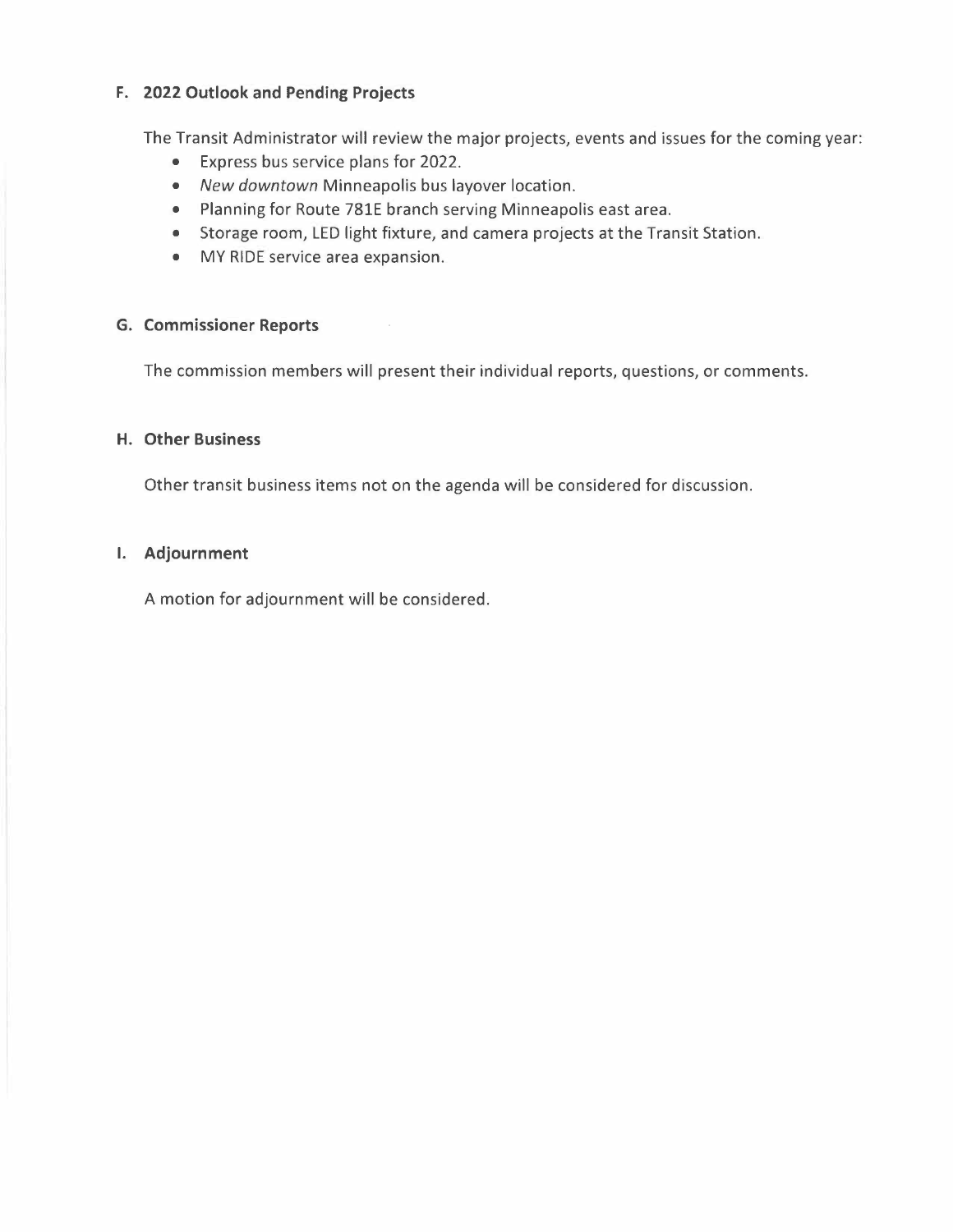# **Exhibit A**

Meeting Minutes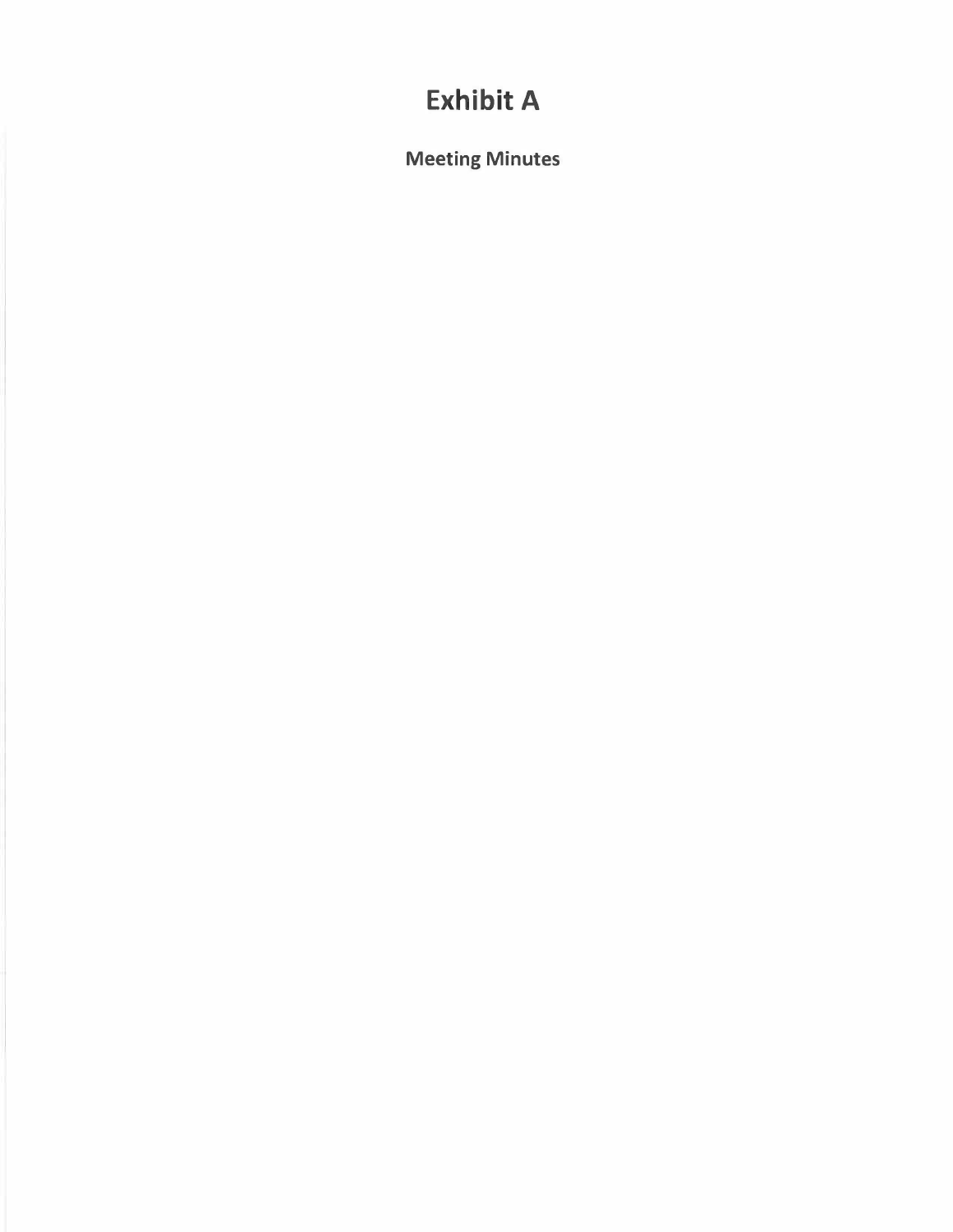# **MAPLE GROVE TRANSIT COMMISSION City of Maple Grove Virtual Meeting of October 26, 2020**

## **MEETING MINUTES**

**Members Present:** Teri Anderson, Yolanda Brantley, Claudia Hames Newman, Matt Nelson, Dave Moline and Mary St. Marie.

**Members Absent:** none

Also Present: Mike Opatz - City of Maple Grove

**Call to Order** 

Chair Teri Anderson called the meeting to order at 6:37 PM.

## **Approval of Minutes**

The minutes of the January 28, 2020 meeting were approved

### **Ridership and Service Update**

Opatz stated the EXPRESS bus service when COVID hit this past spring, Express bus ridership went from 3300 daily rides down to 120. As a result, service was drastically reduced from 57 round trips per day to 12. Routes 780, 782, 783, and 785 have all be suspended. The remaining service is all on the Route 781 to and from the Maple Grove Transit Station. Ridership is now slowly increasing with 175 daily riders. As of September 14, we increased service to 24 round trips. Riders must wear a facemask and COVID driver barriers have been installed on the express bus fleet.

Opatz said the MY RIDE service is operating at about 75 percent of contracted service levels. Demand continues to increase with some days attaining 70 to 80 total rides. Grocery and food shelf trips remain an option and are occasional being utilized by residents.

Opatz said Exhibit Bis the adopted express bus service plan for the December 5, 2020 round of service changes. It only includes select Route 781 trips, which is a slight reduction from the current service plan. While not yet finalized yet, the other routes will likely remain suspended until June 2021.

The transit commissioners provided comments about when their employer projected that employees would return to work sites in Minneapolis.

## **Budget Update**

Opatz said that MGT receives its funding from the statewide motor vehicle sales tax (MVST) account. MVST is performing better than expected as it is only down four percent for the year compared to 2019. Due to MGT receiving a CARES Act grant and that we significantly reduced service, budget wise, MGT should end the year on a favorable note.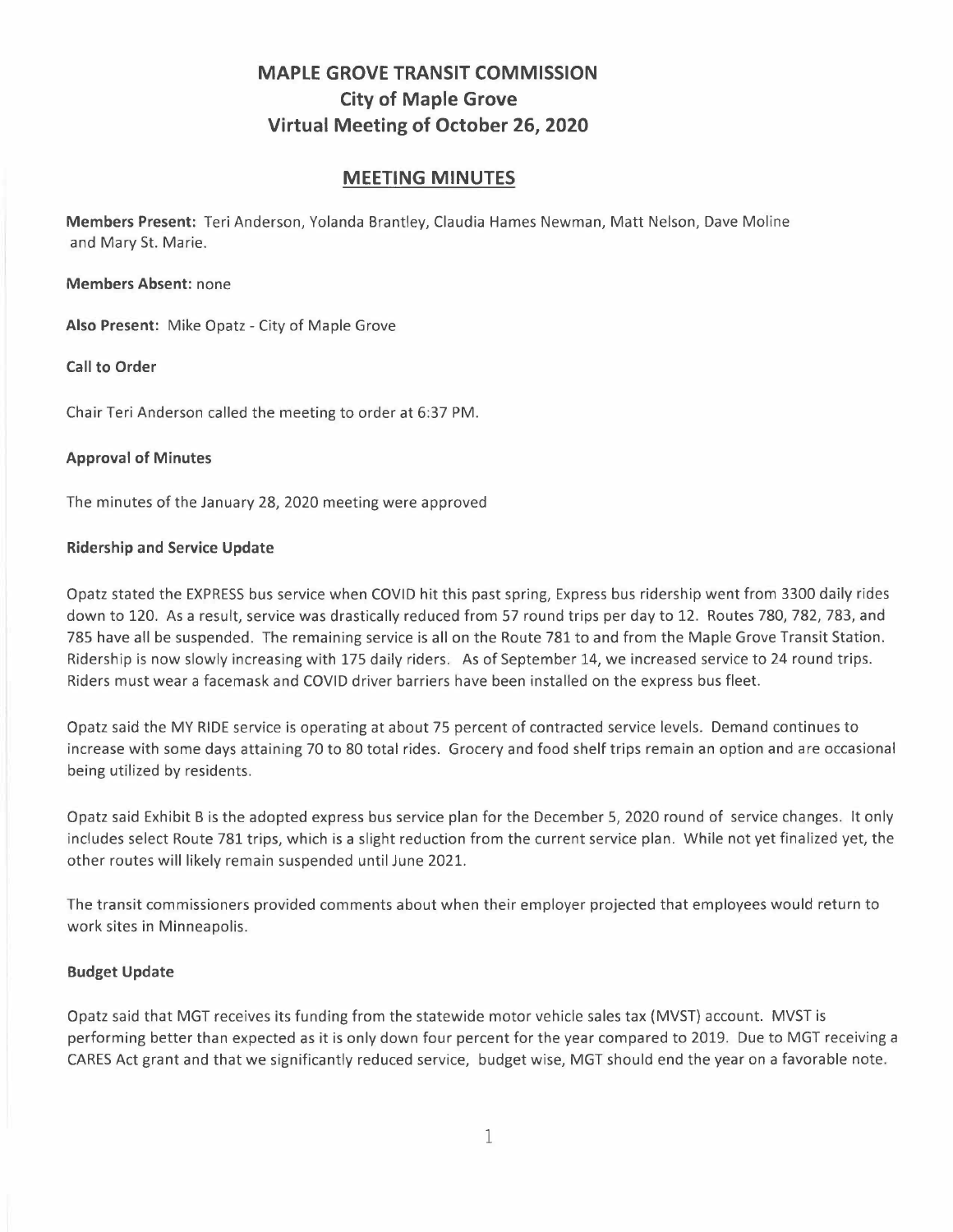### **Potential Changes to Bus Service and Facilities**

Opatz stated that it appears the pandemic and other factors may have a long-term impact to express bus ridership. As a result, the transit market is likely to shift to more of a local focus. It likely frees up resources that can be invested into new initiatives. The primary focus of these changes will be to support local employers with workforce transportation, especially first mile and last mile connections, including:

- MGT is exploring a new local fixed route between the Starlite Transit Center in Brooklyn Park and the Maple Grove Transit Station with some trips being extended to the Boston Scientific campus.
- Maple Grove Transit is exploring a concept called *"Shared Mobility and Mobility Hubs".* With the potential of permanent changes in commuting and mobility habits/patterns, a Mobility Hub would help coordinate and embrace express buses, local fixed route, demand response, microtransit, carpooling, Uber/Lyft, biking, and pedestrians all at once at the Maple Grove Transit Station. This would require the reconfiguration of a portion of the busway and small surface parking lot.
- For the above-mentioned project, Walker Consultants have submitted to the City a proposal to design, bid, and manage the construction.
- MGT is also looking at changes to the MY RIDE program. The first is to change the service to an on-demand ride reservations system versus the current advance reservation process. Our Ecolane app has proved to be popular and successful to schedule rides and can easily adopt a process that is similar to how Uber/Lfyt operates. Riders would simply just request their ride right at the time when they need it.
- MY RIDE would still accept advanced scheduled rides for current standing order rides. These are rides that repeat on a frequent basis at the same times and locations. These are typically set up for daily work trips and reoccurring medical trips. We would like to make this change in early January 2021.
- We are also looking at expanding the MY RIDE service area to includes designated areas in the cities of Brooklyn Park and Plymouth. These new defined areas would be primarily designed to support popular destination for work, shopping, and medical.
- MGT is exploring the option to base the MY RIDE customer service center at the Maple Grove Transit Station. This type of change is tied to the above mentioned "Mobility Hub". This would entail one to two persons staffed here to perform the scheduling, dispatching, and customer service duties. This item requires some more research before making a final recommendation.

## **Blue Line Extension**

Opatz said that the Metropolitan Council recently announced that the METRO Blue Line Extension using the current freight rail line along County Road is no longer a feasible alignment option. They have stated that BNSF Railroad is unwilling to advance the project on their freight line. As a result, they are starting over as to exactly where the rail line would operate. They have stated that they want the mode to remain light rail versus switching to bus rapid transit (BRT).

This means that any start to service is many years away. Mayor Steffenson wrote the Met Council a letter stated the City of Maple Grove would like to get involved with their Corridor Management Committee on this project being it is looking at new routing options for the Bottineau Corridor light rail project.